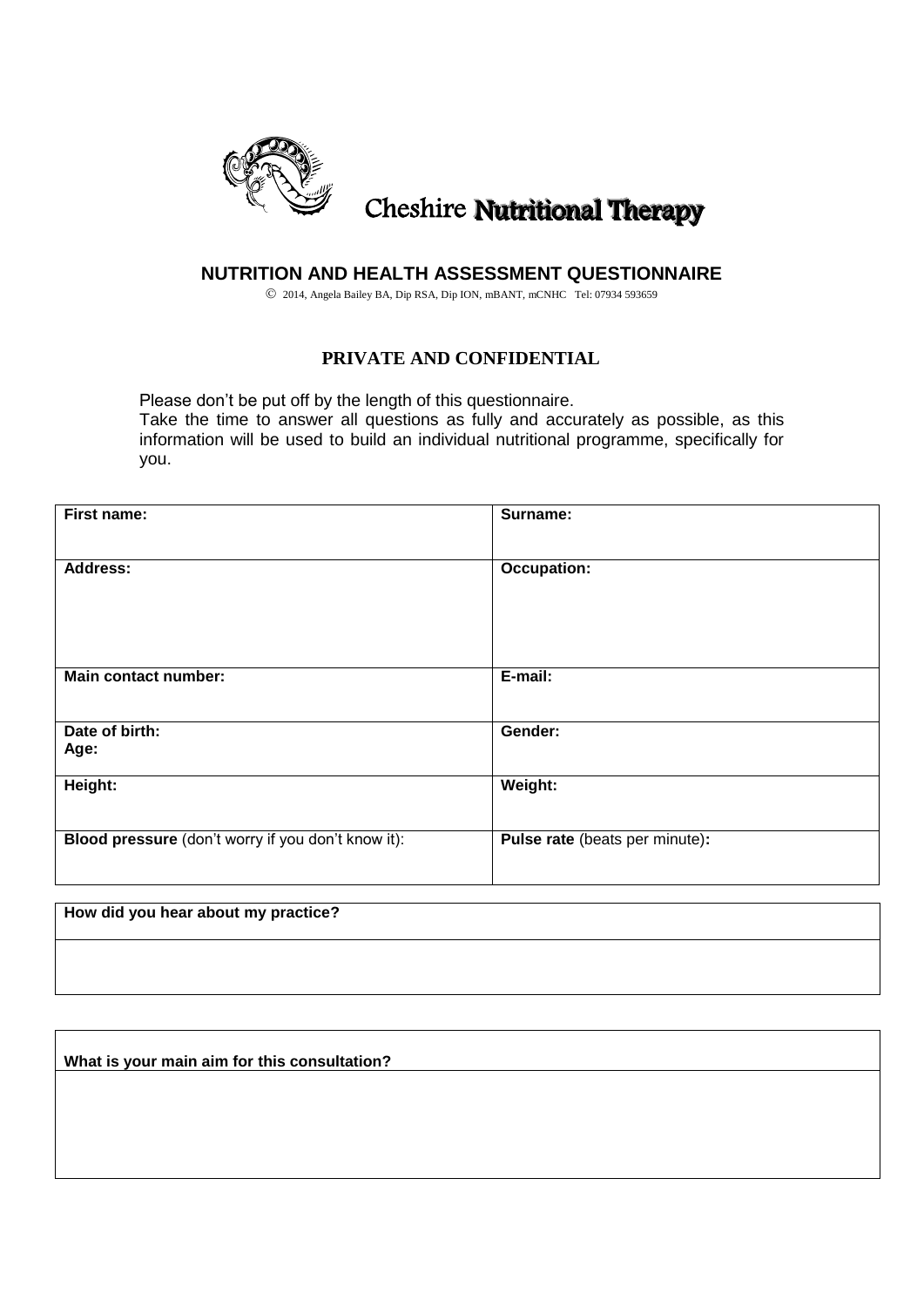| <b>Health Concerns</b><br>(please list in order of priority and continue on a separate page if necessary) | How long have<br>you had this? |
|-----------------------------------------------------------------------------------------------------------|--------------------------------|
| 1.                                                                                                        |                                |
| 2.                                                                                                        |                                |
| 3.                                                                                                        |                                |
| 4.                                                                                                        |                                |
| 5.                                                                                                        |                                |

**Please leave blank for therapist notes.**

| GP's name, address and telephone number | Are any other therapists/clinics involved in your care?<br>Please list. |
|-----------------------------------------|-------------------------------------------------------------------------|
|                                         |                                                                         |
|                                         |                                                                         |

## **Past Medical History**

| Details of any past illnesses                   |  |
|-------------------------------------------------|--|
|                                                 |  |
|                                                 |  |
|                                                 |  |
|                                                 |  |
|                                                 |  |
| Details of any past operations                  |  |
|                                                 |  |
|                                                 |  |
|                                                 |  |
|                                                 |  |
|                                                 |  |
| Recent test results (within the last 12 months) |  |
|                                                 |  |
|                                                 |  |
|                                                 |  |
|                                                 |  |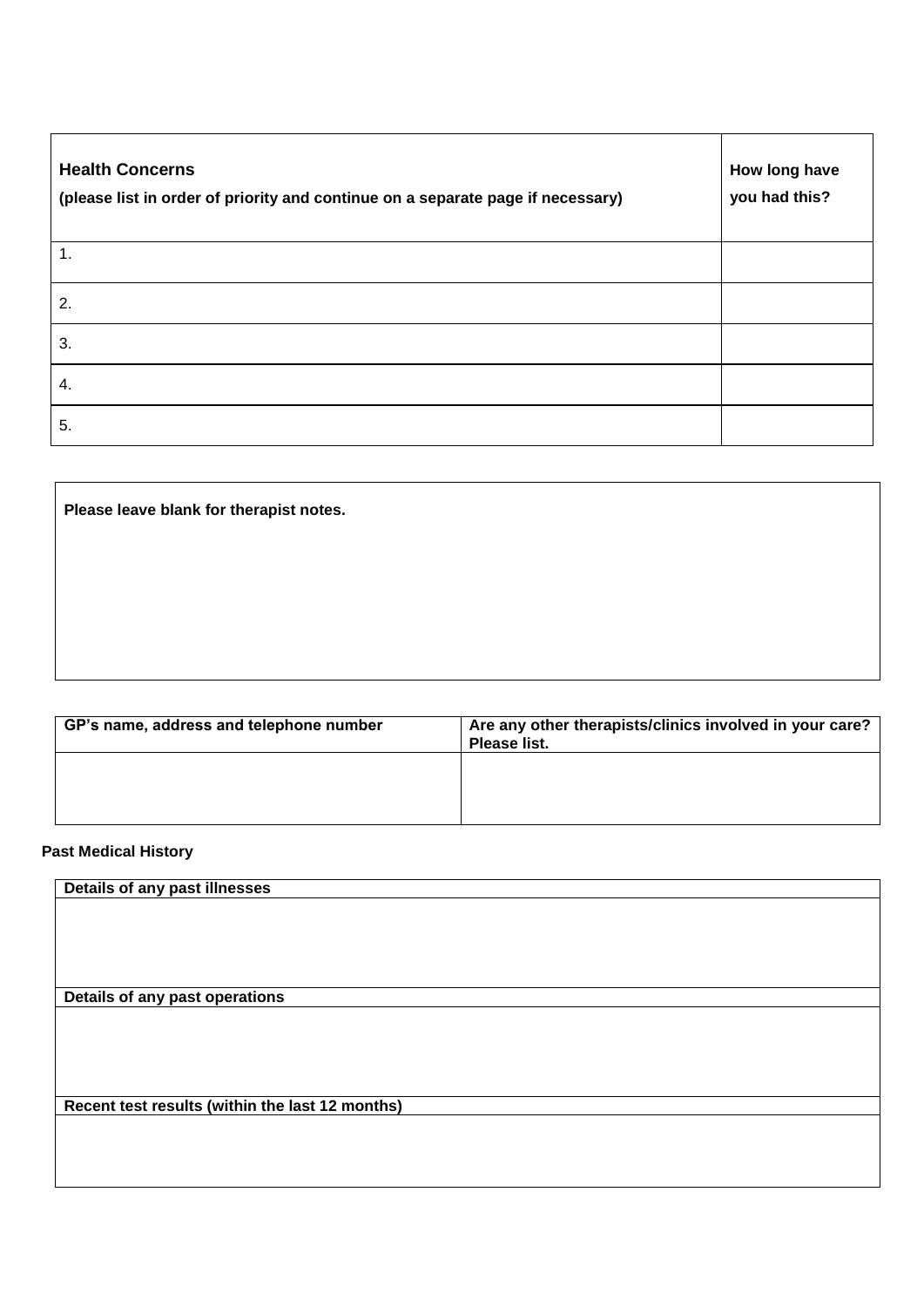| List any medicines you are taking (continue on a separate sheet if necessary)                                     | Dose/ How long have you<br>been taking? |
|-------------------------------------------------------------------------------------------------------------------|-----------------------------------------|
| 1.                                                                                                                |                                         |
| 2.                                                                                                                |                                         |
| 3.                                                                                                                |                                         |
| 4.                                                                                                                |                                         |
| 5.                                                                                                                |                                         |
| List any supplements, giving brand names where possible<br>(it would be useful if you could bring these with you) |                                         |
| 1.                                                                                                                |                                         |
| 2.                                                                                                                |                                         |
| 3.                                                                                                                |                                         |
| 4.                                                                                                                |                                         |
| 5.                                                                                                                |                                         |

| How many children do you have? | Number | Ages |
|--------------------------------|--------|------|
| Sons                           |        |      |
|                                |        |      |
| Daughters                      |        |      |

# **HEALTH SCREEN – FAMILY HISTORY**  *PLEASE INDICATE IF ANY OF THE FOLLOWING CONDITIONS RUN IN YOUR FAMILY – (M=MALE; F=FEMALE)* **Grandparents**

|                                     | Ul di lupal <del>c</del> rito |                 |   |                 |   |                |   |                 |                 |   |
|-------------------------------------|-------------------------------|-----------------|---|-----------------|---|----------------|---|-----------------|-----------------|---|
| <b>CONDITION</b>                    |                               | <b>Paternal</b> |   | <b>Maternal</b> |   | <b>Parents</b> |   | <b>Siblings</b> | <b>Children</b> |   |
|                                     | Μ                             | F               | M | F               | M | F              | M | F               | M               | F |
| <b>Arthritis</b>                    |                               |                 |   |                 |   |                |   |                 |                 |   |
| Asthma/Eczema/Hay fever             |                               |                 |   |                 |   |                |   |                 |                 |   |
| <b>Cancer</b>                       |                               |                 |   |                 |   |                |   |                 |                 |   |
| Depression/other mental health      |                               |                 |   |                 |   |                |   |                 |                 |   |
| problems                            |                               |                 |   |                 |   |                |   |                 |                 |   |
| <b>Dementia</b>                     |                               |                 |   |                 |   |                |   |                 |                 |   |
| <b>Diabetes</b>                     |                               |                 |   |                 |   |                |   |                 |                 |   |
| <b>Heart Disease/Stroke/High BP</b> |                               |                 |   |                 |   |                |   |                 |                 |   |
| <b>IBS</b>                          |                               |                 |   |                 |   |                |   |                 |                 |   |
| <b>Crohns, Colitis, Coeliac</b>     |                               |                 |   |                 |   |                |   |                 |                 |   |
| <b>Obesity</b>                      |                               |                 |   |                 |   |                |   |                 |                 |   |
| <b>Osteoporosis</b>                 |                               |                 |   |                 |   |                |   |                 |                 |   |

**SYMPTOM ANALYSIS**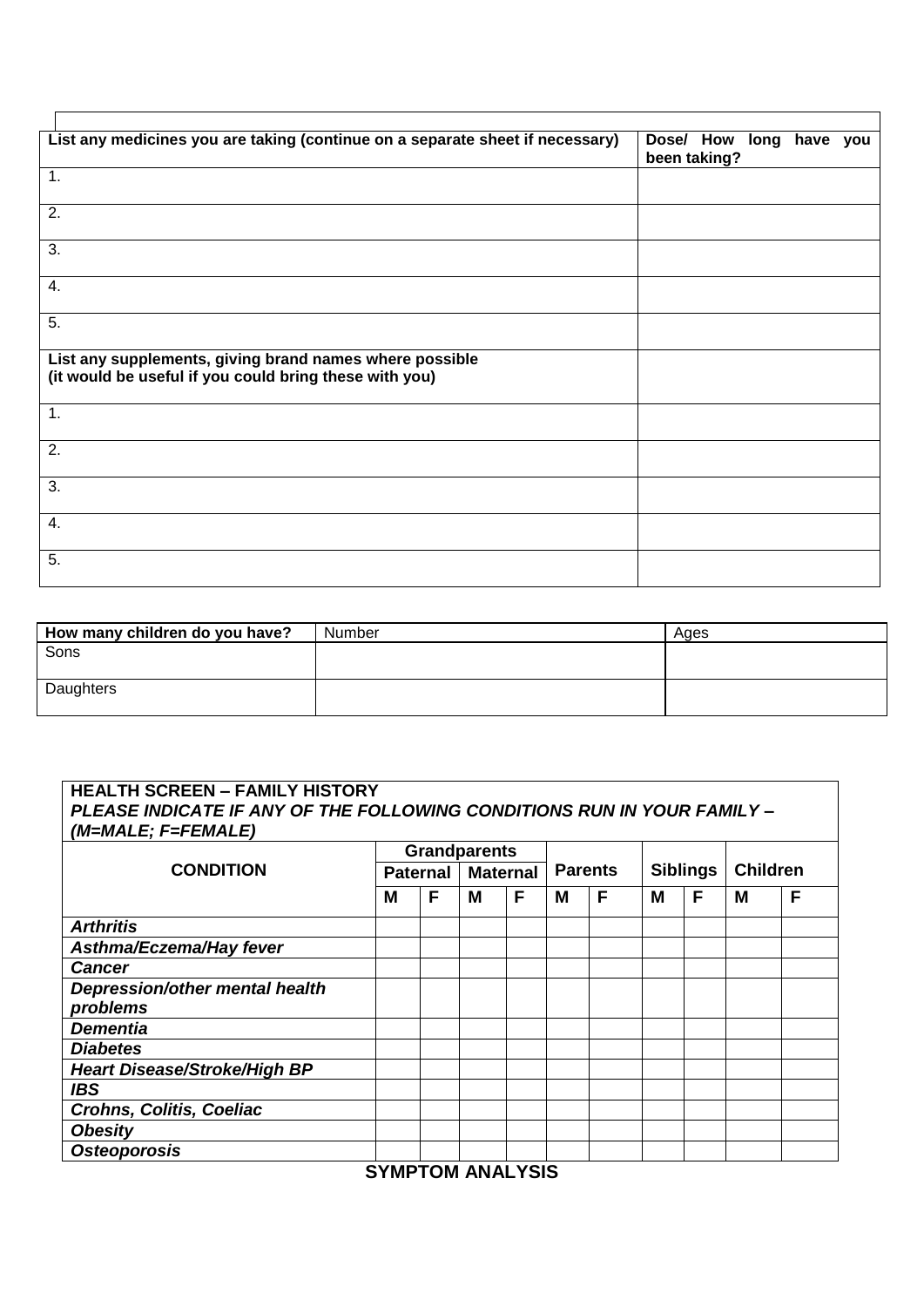This section aims to provide a good overview of your general state of health and areas that may need support. Please fill it in as well as you can.

#### **Please grade the following: 3= severe, 2= moderate, 1= mild/occasional. Leave blank if does not apply**

### **Profile 1**

| Abdominal bloating/discomfort within an<br>hour of a meal or a feeling of excess<br>fullness | Stomach upset by taking vitamins     |
|----------------------------------------------------------------------------------------------|--------------------------------------|
| Do not chew food properly                                                                    | Stomach pains/cramps                 |
| Halitosis (bad breath)                                                                       | Sleepy after meals                   |
| Weak, peeling, split or ridged nails                                                         | Do you feel like skipping breakfast? |
| Loss of taste for meat                                                                       | Undigested food in stools            |
| Heartburn or acid reflux                                                                     | Black or tarry stools                |
| History of ulcers or gastritis                                                               | Sour taste in the mouth              |

### **Profile 2**

| Intolerance to alcohol/easily intoxicated    | Sensitive to chemicals, smoke, fumes      |
|----------------------------------------------|-------------------------------------------|
| Difficulty digesting fatty foods             | Headache over eye                         |
| Nausea                                       | Greasy or shiny stools                    |
| Pain between shoulder blades                 | Light or clay-coloured stools             |
| Bitter taste in mouth especially after meals | Haemorrhoids                              |
| Yellowish cast to skin or eyes               | Long-term use of prescription medications |

### **Profile 3**

| Food allergies and intolerances            | Mucus in stool                         |
|--------------------------------------------|----------------------------------------|
| Abdominal bloating 1 to 2 hrs after eating | Coated tongue                          |
| Sinus congestion, stuffy head              | Alternating constipation and diarrhoea |
| <b>Excessive flatulence</b>                | Constipation                           |
| Bizarre, vivid or nightmarish dreams       | Less than one bowel movement daily     |
| Feel spacey or unreal                      | Anal irritation                        |

#### **Profile 4**

| Need more than 8 hours sleep a night                              | Often feel drowsy during the day             |
|-------------------------------------------------------------------|----------------------------------------------|
| Need/crave<br>coffee,<br>cigarettes<br>tea.<br>throughout the day | Fuzzy thinking, confusion, or disorientation |
| Irritability, mood swings or fatigue if a meal<br>is missed       | Often feel agitated, easily upset or nervous |
| Cravings for sweet foods                                          | Headaches if meals are missed/delayed        |
| Poor memory or concentration                                      | Breath smells sweet                          |
| Avoid exercise because of tiredness                               | Frequent urination                           |
| Energy less than it used to be                                    | Sweat a lot or get excessively thirsty       |

## **Profile 5**

| Hard to get up in the morning |  | Impatient or intolerant |  |
|-------------------------------|--|-------------------------|--|
|-------------------------------|--|-------------------------|--|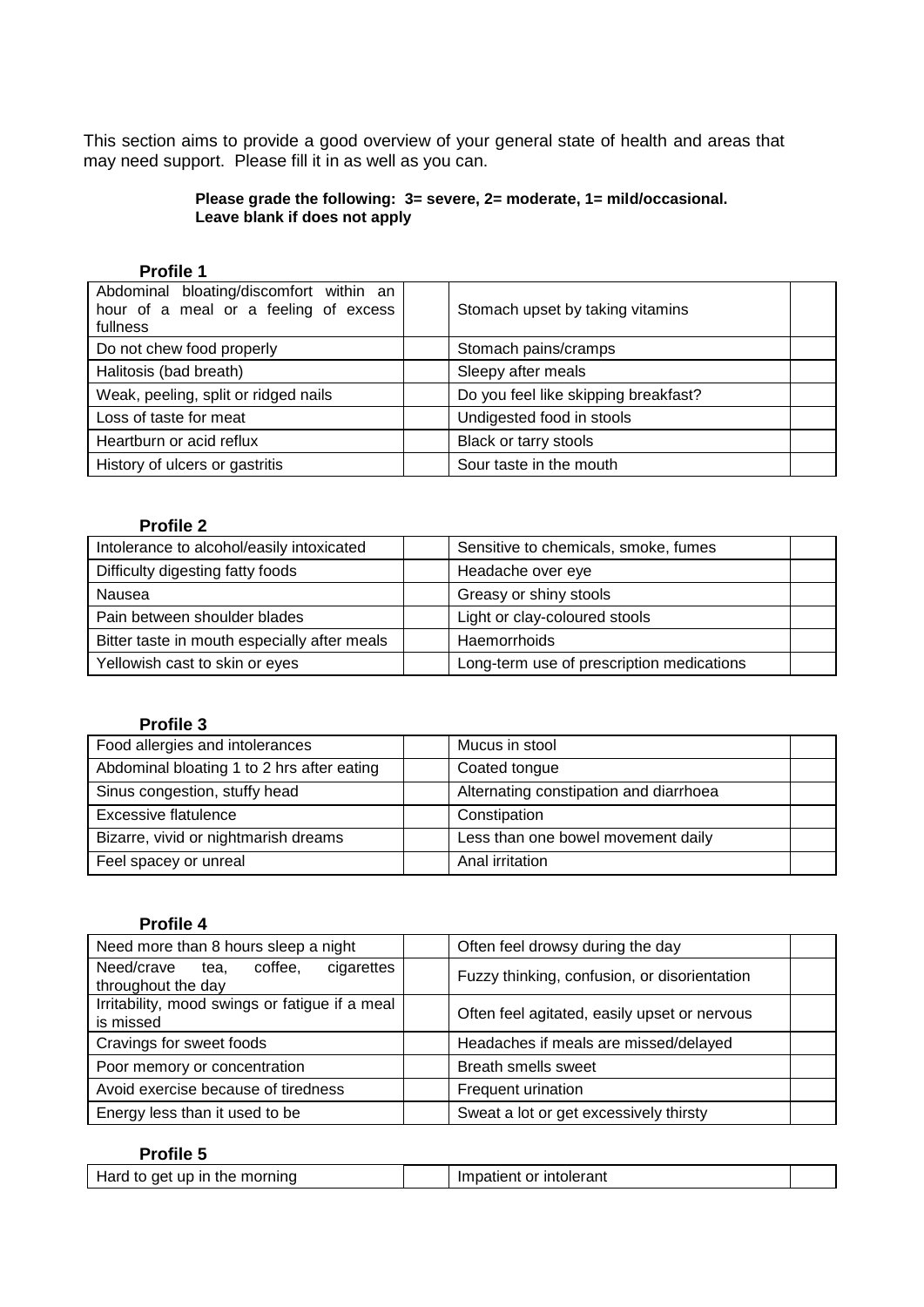| Poor sleep patterns                                         | Apathy and depression                                        |
|-------------------------------------------------------------|--------------------------------------------------------------|
| Difficulty in getting to sleep                              | Feel light-headed or dizzy on standing                       |
| Energy slump during the day, especially in<br>the afternoon | Highly stressed or less able to handle stress                |
| Feel better, more alive in the evening                      | Craving for salt/salty foods                                 |
| Aggressive or angry                                         | Food allergies and intolerances                              |
| Work over 50 hours per week                                 | competitive/persistent<br>Verv<br>for<br>need<br>achievement |

# **Profile 6**

| Fatigue, lethargy, poor stamina         | Excessive hair loss                         |
|-----------------------------------------|---------------------------------------------|
| Weight gain or difficulty losing weight | Outer third of eyebrow thins or is lost     |
| Frequent dieting                        | Depression, difficulty coping               |
| Cold intolerance (hands or feet)        | Infertility                                 |
| Low sweating                            | PMS or menstrual irregularities             |
| Chronic constipation, IBS               | Reduced libido                              |
| Poor digestion, bloating                | Poor circulation                            |
| Dry skin and/or coarse, dull hair       | Poor concentration/memory                   |
| Carpel tunnel syndrome                  | Shoulder/neck pain                          |
| Fibromyalgia                            | Morning headaches - wear off during the day |

#### **Profile 7**

| Job involves working with chemicals       | Do not wash fruit and veg. before eating    |
|-------------------------------------------|---------------------------------------------|
| Live or work in a smoky atmosphere        | Usually drink unfiltered tap water          |
| Live in a city or near a busy road        | Drink more than one unit of alcohol per day |
| Spend a lot of time in front of VDU or TV | More than three mercury amalgam fillings    |
| Usually eat non-organic foods             | Use recreational drugs                      |

## **Profile 8**

| Bone deformities        | Poorly developed muscles |  |
|-------------------------|--------------------------|--|
| Back ache               | Loss of muscle tone      |  |
| Osteoporosis/osteopenia | Muscle cramps            |  |
| Joint pain/stiffness    | Muscle spasm/tingling    |  |

#### **Profile 9**

| Catch more than three colds year | Family history of cancer                   |  |
|----------------------------------|--------------------------------------------|--|
| Prone to respiratory infections  | Inflammatory conditions - eczema or asthma |  |
| Prone to cold sores              | Swollen or sore glands                     |  |
| Prone to thrush or cystitis      | Environmental and chemical sensitivities   |  |
| Suffer from hayfever             | History of antibiotic use                  |  |
| Suffer from allergy problems     | Have recently taken antibiotics            |  |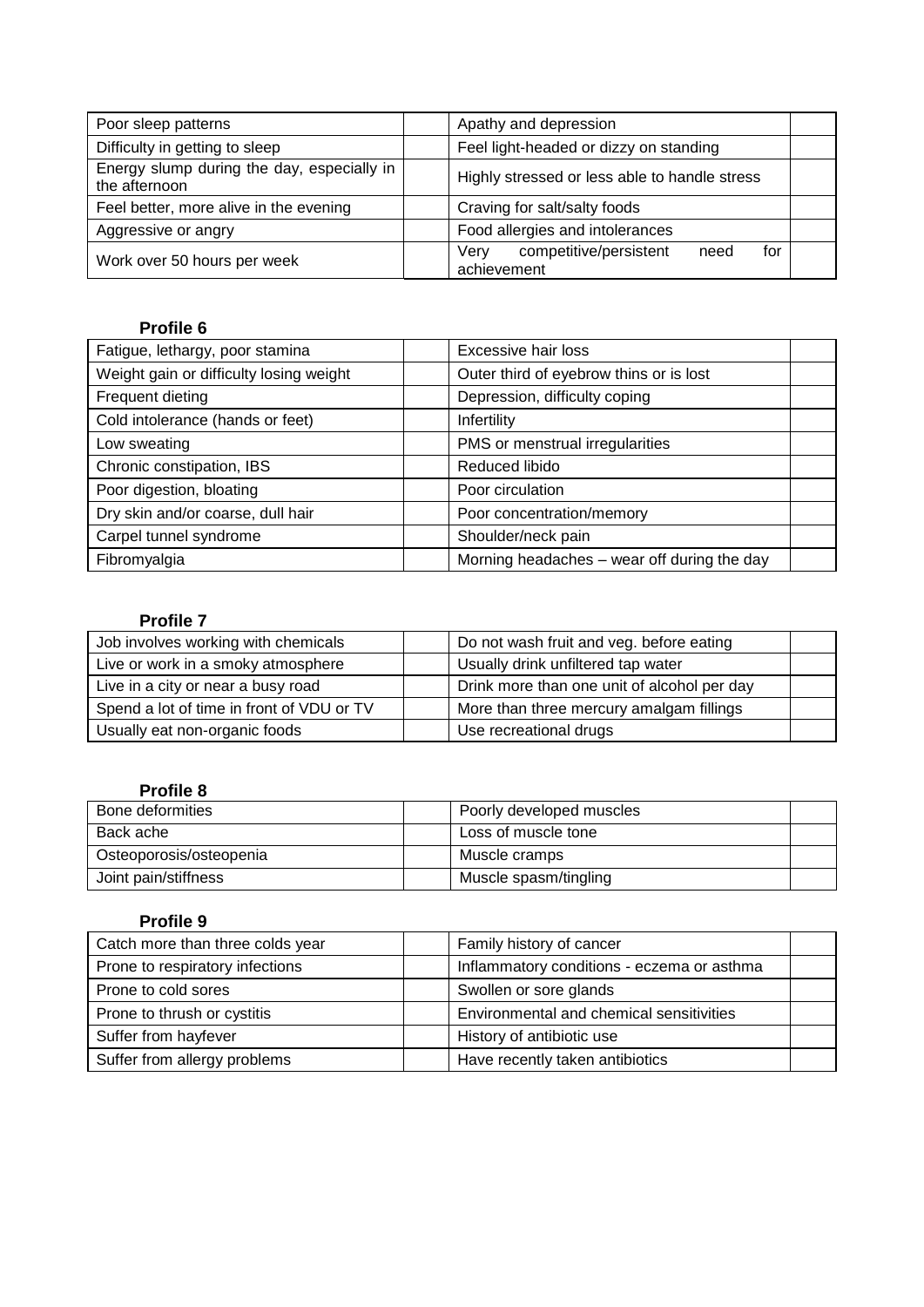| Profile 10 |  |
|------------|--|
|------------|--|

| Do you have any known allergies or intolerances?<br>If so, what? | What foods or drinks would you find hard to give up? |  |  |  |  |
|------------------------------------------------------------------|------------------------------------------------------|--|--|--|--|
| 1:                                                               | 1:                                                   |  |  |  |  |
| 2:                                                               | 2:                                                   |  |  |  |  |
| 3:                                                               | 3:                                                   |  |  |  |  |
| <b>Migraines</b>                                                 | Constant sore throat                                 |  |  |  |  |
| <b>Facial puffiness</b>                                          | Earache                                              |  |  |  |  |
| Itchy or watery eyes                                             | Glue ear                                             |  |  |  |  |
| Dark circles under eyes                                          | <b>Tinnitus</b>                                      |  |  |  |  |
| <b>Sinusitis</b>                                                 | Excessive mucous                                     |  |  |  |  |
| <b>Excessive sneezing</b>                                        | General joint pain or stiffness                      |  |  |  |  |
| General muscle aches and pains                                   | Hyperactivity                                        |  |  |  |  |
| <b>Fluid retention</b>                                           | Itchy skin                                           |  |  |  |  |
| Difficulty losing weight                                         | Psoriasis                                            |  |  |  |  |
| Difficulty gaining weight                                        | Eczema or dermatitis                                 |  |  |  |  |
| Rapid weight fluctuations                                        | Asthma                                               |  |  |  |  |
| Binge or compulsive eating                                       | Hay fever                                            |  |  |  |  |
| Food cravings                                                    | <b>Hives</b>                                         |  |  |  |  |

# **Female only questions**

| Are you trying to become pregnant?      | PMS - anxiety, irritability, tension, mood swings |
|-----------------------------------------|---------------------------------------------------|
| Have you ever had a miscarriage?        | PMS - sweet cravings, fatigue, headaches          |
| Do you get thrush or cystitis?          | PMS - weight gain, breast tenderness, bloating    |
| Are your periods regular?               | PMS - depression, crying, forgetfulness           |
| Are your periods heavy?                 | Are you post-menopausal?                          |
| Do you have hot flushes/night sweats?   | Do you have/have you had fertility problems?      |
| Do you have endometriosis?              | Do you have uterine fibroids                      |
| Do you have excess facial or body hair? | Do you suffer from vaginal itchiness?             |

# **Male only questions**

| Prostate problems                      | Waking to urinate at night              |  |
|----------------------------------------|-----------------------------------------|--|
| Pain or burning with urination         | Interruption of stream during urination |  |
| Feeling of incomplete bowel evacuation | Decreased sexual function               |  |
| Fertility problems                     | Low sperm count                         |  |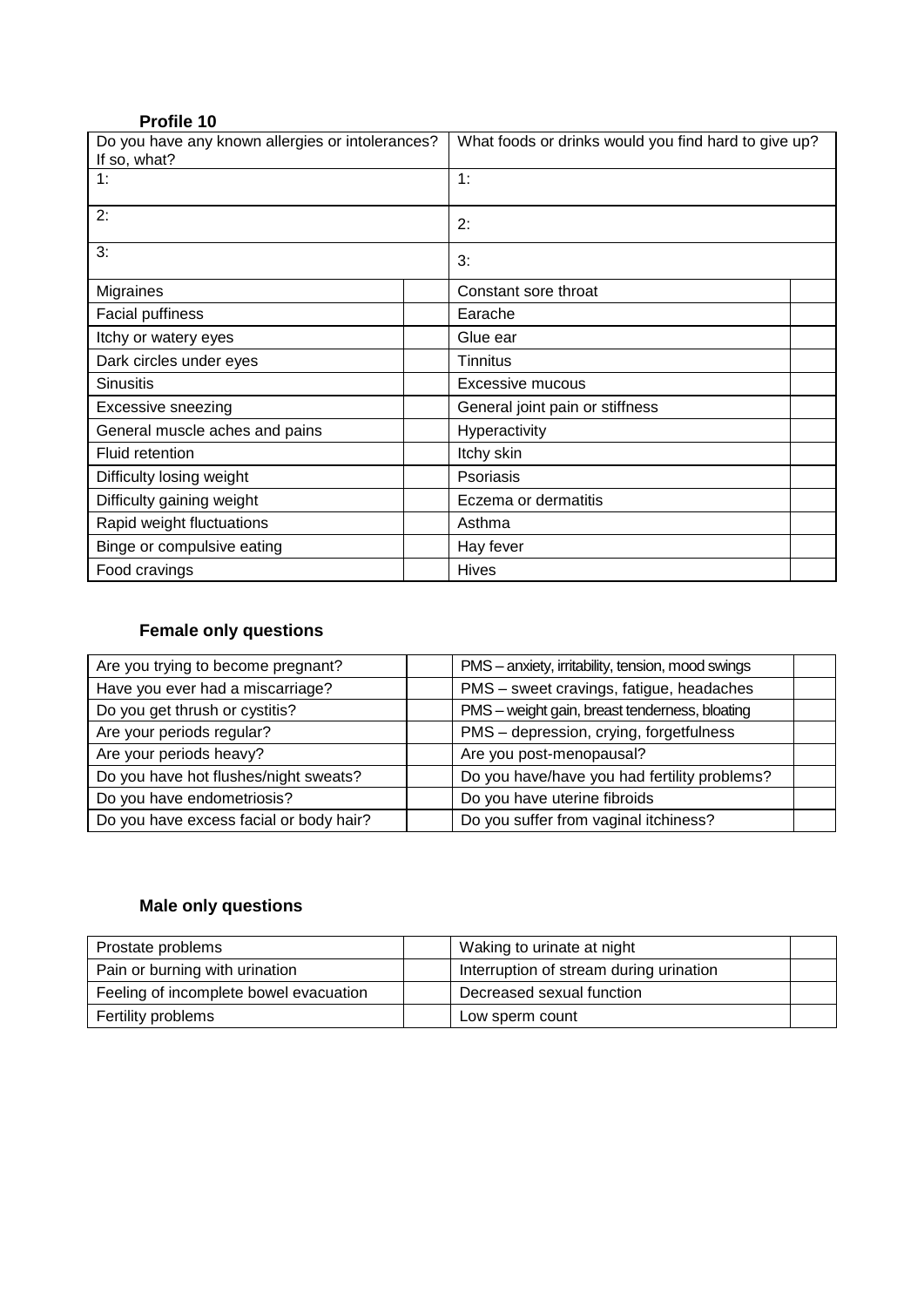#### **Please tick if you have had any of the following in the last 6 months**

- Unexplained bleeding or discharge from nipple, vagina or rectum Blood in sputum, vomit, urine or stools Black, tarry stools Bleeding in pregnancy Breast lumps Calf swelling Paralysis Slurred speech Depression/suicidal thoughts
- Persistent or unexplained pain Persistent vomiting or diarrhoea Difficulty swallowing or breathing Excessive thirst Increased urination Unexplained weight loss Loss of appetite Painless ulcers or fissures Unexplained bruising Persistent cough

Any other symptoms or issues not already covered that you feel are important

## **Exercise and Lifestyle**

Do you take part in any form of exercise? If so, what sort of exercise?

How many times per week and for how long?

Is this regular?

Do you take part in any forms of relaxation? If so, what?

Do you smoke? If so, how many per day? How long have you smoked for?

Have you ever smoked in the past? Is so, how many per day and when did you give up?

Do you drink alcohol? If so, how much per week and what sort? eg beer, wine, spirits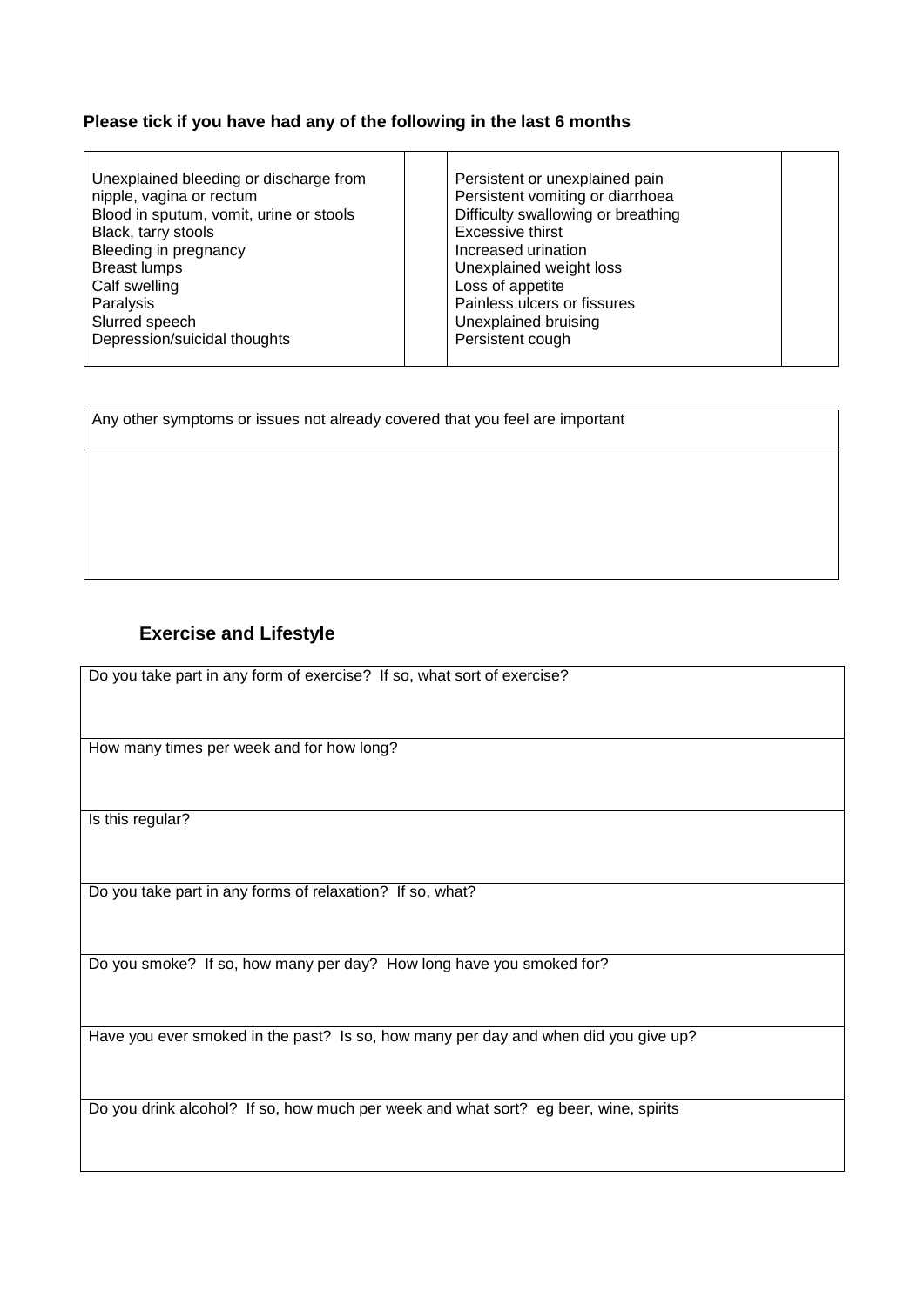# **DIET DIARY**

Please list all the foods and drinks that you have over the next three days, giving as much information as possible.

|                     | Day 1<br>Week/work day | Day 2<br>Week/work day | Day 3<br>Weekend |
|---------------------|------------------------|------------------------|------------------|
| Wake up time        |                        |                        |                  |
| <b>Breakfast</b>    |                        |                        |                  |
| Time:               |                        |                        |                  |
| Lunch               |                        |                        |                  |
| Time:               |                        |                        |                  |
| <b>Dinner</b>       |                        |                        |                  |
| Time:               |                        |                        |                  |
| Water               |                        |                        |                  |
| <b>Other Drinks</b> |                        |                        |                  |
| <b>Snacks</b>       |                        |                        |                  |
| Time you go to bed: |                        |                        |                  |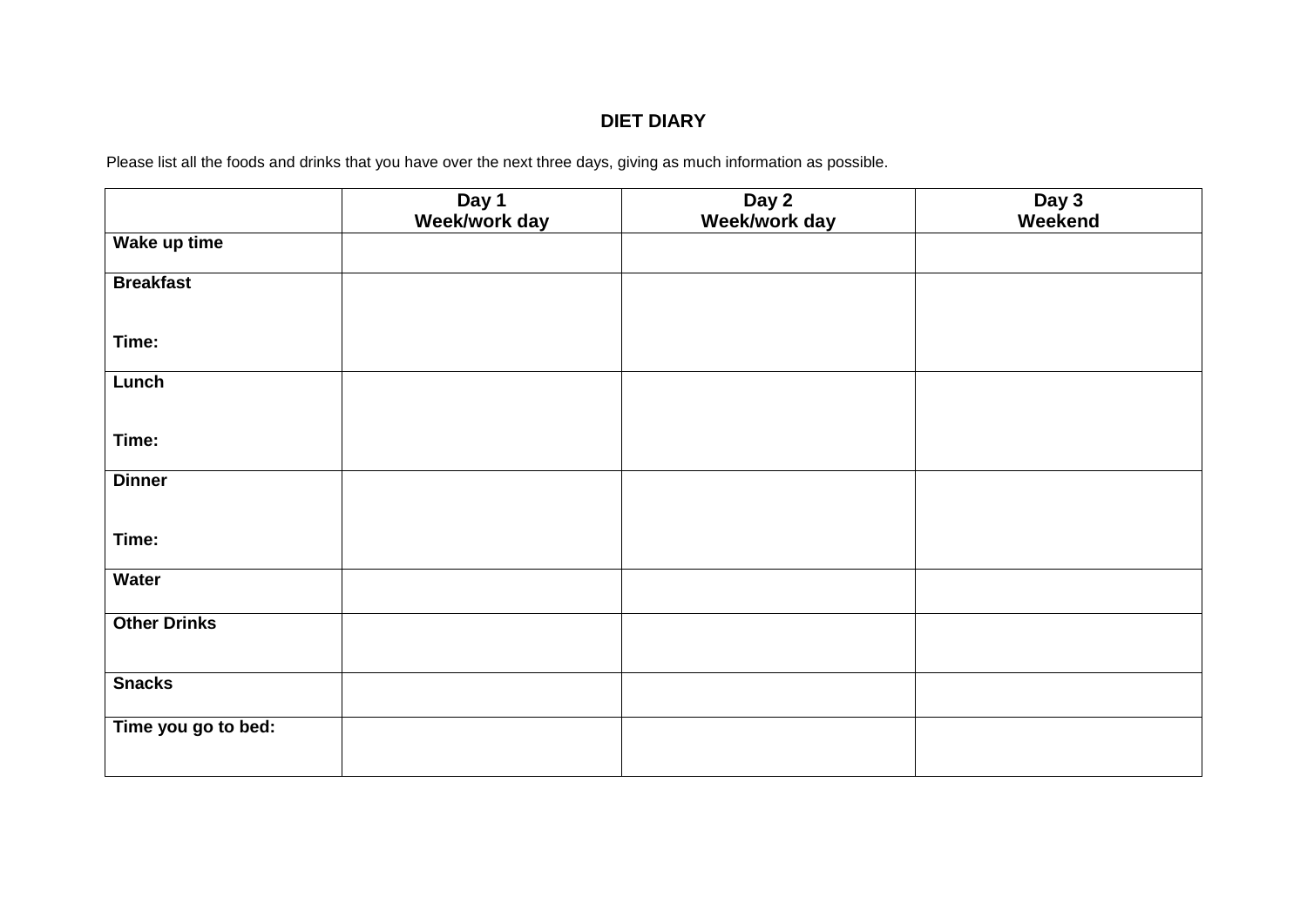Please indicate which of the following are in your diet, with quantities**.** 

|                             | Quantity |                            | Quantity |              | Quantity |            | Quantity |                                   | Quantity |
|-----------------------------|----------|----------------------------|----------|--------------|----------|------------|----------|-----------------------------------|----------|
|                             | per day  |                            | per day  |              | per day  |            | per week |                                   | per week |
| Eggs                        |          | Fresh fruit<br>(portions?) |          | Coffee       |          | Red meat   |          | Fried foods                       |          |
| Cheese                      |          | Fresh veg<br>(portions?)   |          | Tea          |          | White meat |          | Chocolate                         |          |
| Cows milk                   |          | Sugar (tsp)                |          | Herbal teas  |          | Oily fish  |          | <b>Sweets</b>                     |          |
| <b>Bread</b><br>(Slices)    |          | <b>Nuts</b>                |          | Water        |          | Yoghurt    |          | Cakes and<br>biscuits             |          |
| <b>Breakfast</b><br>cereals |          | Seeds                      |          | Fizzy drinks |          |            |          | Convenience/fast/<br>canned foods |          |

| Do you add salt when cooking?                           | Do you add salt at the table?                                    |
|---------------------------------------------------------|------------------------------------------------------------------|
| Who does the cooking in your house?                     | Do you enjoy cooking?                                            |
| Which supermarket do you normally use?                  | Do you ever use the internet for your shopping?                  |
| Are there any foods that you really dislike?            | Is there anything that would prevent you making dietary changes? |
| Do you cater for any special diet in your<br>household? | Do you avoid any foods for cultural or ethical reasons?          |
| Have you recently changed your diet?                    | Do you eat on the move or when stressed?                         |

I hereby sign that this is a true reflection of my present health. Signature: Date: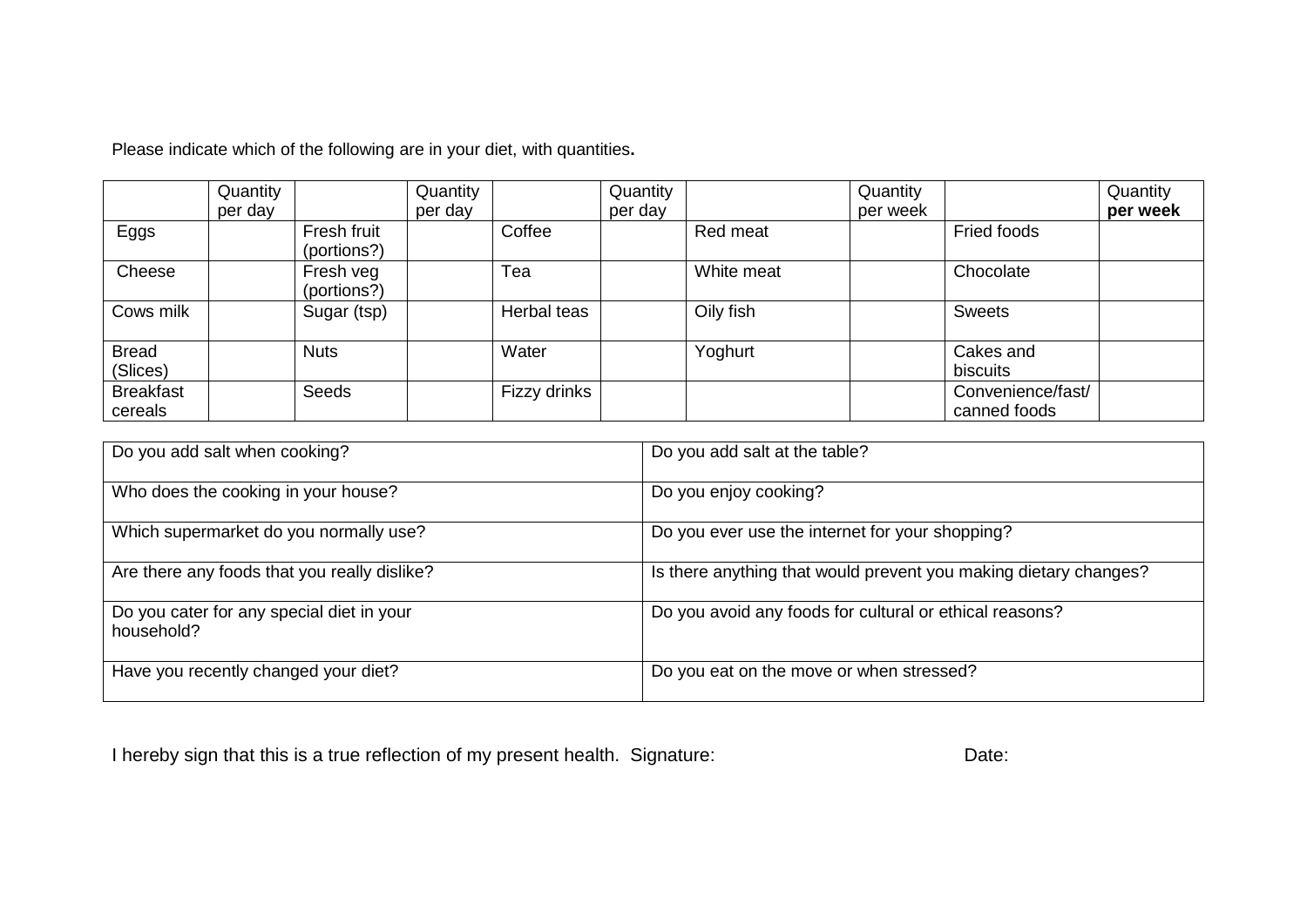# **BANT TERMS OF ENGAGEMENT – Issue 2.4 March 2014**

#### **This document is confidential and a signed copy must be retained by both the Client and the Nutritional Therapist (NT) -**

#### **BETWEEN THE BANT NUTRITIONAL THERAPIST (NT) AND HIS/HER CLIENT**

#### **The Nutritional Therapy Descriptor**

Nutritional Therapy is the application of nutrition science in the promotion of health, peak performance and individual care. Nutritional therapy practitioners use a wide range of tools to assess and identify potential nutritional imbalances and understand how these may contribute to an individual's symptoms and health concerns. This approach allows them to work with individuals to address nutritional balance and help support the body towards maintaining health. Nutritional therapy is recognised as a complementary medicine and is relevant for individuals with chronic conditions, as well as those looking for support to enhance their health and wellbeing.

Practitioners consider each individual to be unique and recommend personalised nutrition and lifestyle programmes rather than a 'one size fits all' approach. Practitioners never recommend nutritional therapy as a replacement for medical advice and always refer any client with 'red flag' signs or symptoms to their medical professional. They will also frequently work alongside a medical professional and will communicate with other healthcare professionals involved in the client's care to explain any nutritional therapy programme that has been provided.

#### **The Nutritional Therapist (NT) requests that the Client notes the following:**

• The degree of benefit obtainable from Nutritional Therapy may vary between clients with similar health problems and following a similar Nutritional Therapy programme.

- Nutritional advice will be tailored to support health conditions and/or health concerns identified and agreed between both parties.
- Nutritional therapists are not permitted to diagnose, or claim to treat, medical conditions.
- Nutritional advice is not a substitute for professional medical advice and/or treatment.
- Your Nutritional Therapist may recommend food supplements and/or functional testing as part of your Nutritional Therapy programme and may receive a commission on these products or services.
- Standards of professional practice in Nutritional Therapy are governed by the CNHC Code of Conduct.
- This document only covers the practice of Nutritional Therapy within this consultation, and your practitioner will make it clear if he or she intends to step outside this boundary.

#### **The Client understands and agrees to the following:**

• I am responsible for contacting my GP about any health concerns.